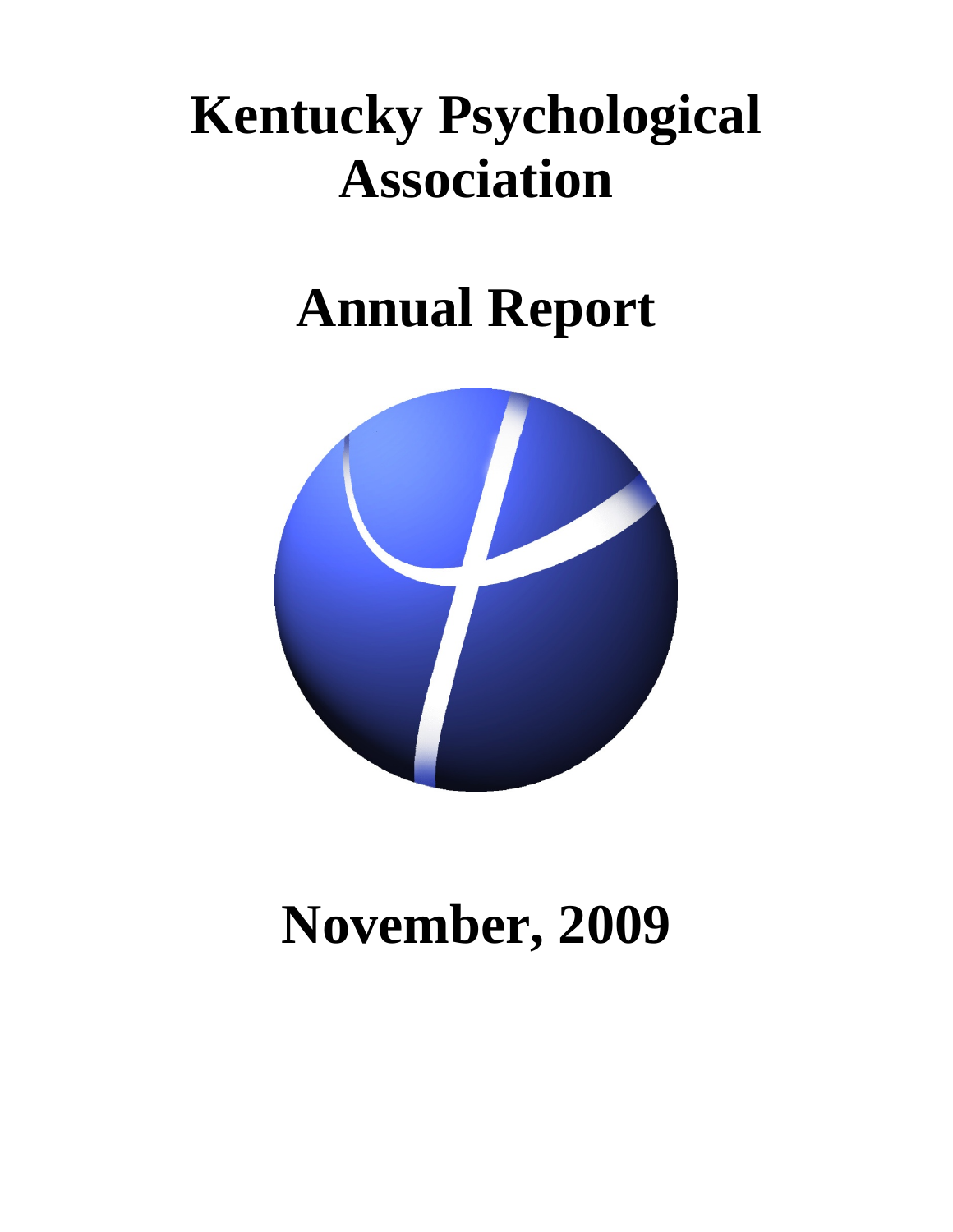# **Letter from the President**

Robin L. Sublett, Ph.D.

Greetings! And welcome to the 2009 Kentucky Psychological Association Annual Convention! I hope you find the Annual Report of the Board to be a useful and informative guide to the many activities and accomplishments of KPA. I want to thank all of the



individuals who have shared their time, money, thoughts, and energy in support of KPA. It is because of members like you that KPA is a vibrant organization with many achievements this past year.

I would like to take this opportunity to highlight a few of the significant events of 2009:

- In March, our Executive Director of 8 years, Dr. Nancy Gordon Moore, left to take a position with the American Psychological Association as Director of Governance Affairs. This move was not unexpected and we had been planning he transition for nearly 2 years. We miss Dr. Moore but now have a powerful friend in Washington.
- Like most organizations, especially non-profits, KPA was impacted by the economic downturn. However, through the generosity of members who donated funds to the organization, the executive staff who deferred compensation through the first part of the year, and the hard work of our Director of Operations, Leslie Proasi, we weathered the financial storm.
- The annual KPA Spring Academic Conference was held in March at the University of Kentucky. Over 200 students and faculty participated from around the state making this conference the biggest success ever! Moreover, this is the largest Academic Conference of any State Organization and is one more sign of the strength of the student and academic involvement in KPA.
- The Continuing Education Program Committee is to be commended for having put together a full-year calendar which was filled with outstanding offerings, including workshops on the MMPI-2-RF, the WAIS-IV and WMS-IV, Stage of Change Interventions with Dr. James Prochaska, and a 2-day program on Acceptance and Commitment Therapy.
- After an exhaustive search spanning over a year's time, the Kentucky Psychological Association has a new Executive Director, Dr. Lisa Willner! At the annual Board Retreat on Saturday, September 12, 2009, the Board voted unanimously to hire Dr. Willner for the position of Executive Director. Dr. Willner is a licensed psychologist and has been a member of KPA since the mid 1990's as well as being a KPA Ambassador. Please take a moment at the convention to introduce yourself to Dr. Willner.

Despite the challenges the association has faced this year, the generosity of spirit, energy and commitment to the profession that comes from the membership and that are expressed through Committee and Board activities are evidence that KPA truly is a strong and vibrant association with a solid future ahead!

# **Executive Director's Report**

Lisa G. Willner, Ph.D.

I am honored to have been chosen as the new Executive Director of the Kentucky Psychological Association. I was surprised to learn that, although the organization has been around since 1932, there have been only two Executive Directors prior to my hiring. That leaves me with four very large shoes to fill, a prospect that is both exciting and humbling.

 It seems to me that there is good reason for KPA's members to be proud. In my brief time in the position – since September  $14<sup>th</sup>$  -- I have been impressed with the high level of commitment to the Association by the Executive Committee, KPA Board and committee members, and our small but eminently efficient staff. In making phone calls around the state to follow up on nominations for the 2010 KPA Board, I was greeted again and again with warmth and enthusiasm, and overall expressions of optimism about KPA's future.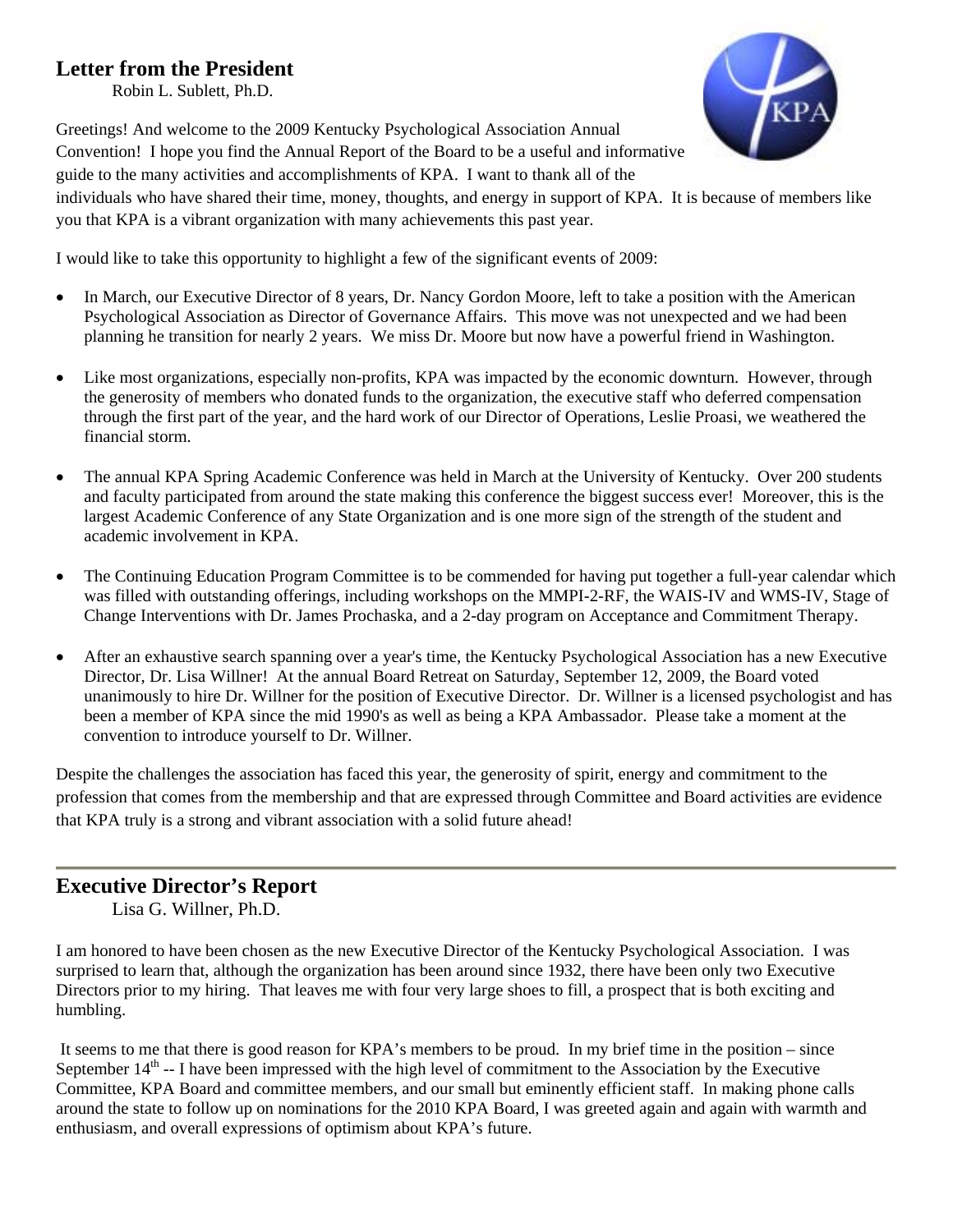As KPA enters its next stage, I'm interested in its being an organization that meets the needs of its full membership. I look forward to getting to know our Association's diverse constituents, including the full range of interest sections and geographical regions across our state. I've already had the pleasure of visiting with some of our colleagues in the Western region by participating in a gathering of psychologists and psychology students at Kentucky Wesleyan College in Owensboro. I look forward to many more such opportunities in the future - to hearing about your work with its rewards and challenges, as well as your hopes, concerns, ideas, and expectations for your professional association.

To that end, I hope that KPA will continue to provide many opportunities for members to get involved, to build community, and to connect with one another as, together, we work to promote psychology as a science and as a profession.

# **Director of Operations/Interim Executive Director's Report**

Leslie M. Proasi

 As Director of Operations my main focus has been to keep central office running efficiently which is always a challenge given the small number of staff. Organization is my specialty so I have used my skills to help set up schedules and processes that range from convention planning down to processing incoming mail. Microsoft Outlook calendar is my favorite office tool which I use to schedule everything that happens at KPA along with all the random tasks leading up to projects and events. All of this has contributed to providing better customer service to our members. I believe we are much more adept at responding to member requests and I hope that the membership shares this belief with me. If not, please let me know your suggestions for improvements as I am always reevaluating processes to ensure they are the most beneficial to our membership.

 My role did not change all that much when acting as Interim Executive Director. Dr. Moore did an excellent job in preparing me for this transition period although the four weeks following Dr. Moore's departure were the most stressful. We were in the midst of the Academic Conference planning and I believe I experienced a little shell shock once Dr. Moore was officially gone. In no time at all I was fully focused and back to my normal routine. The main difference was that I called on the advice of the Executive Committee on all decisions affecting KPA that I was not familiar with. I was quite delighted to return to my main operations role once we found a new Executive Director, Dr. Willner. I love the behind the scenes projects so I am very happy to be able to focus on those again. This year I aim to get the big projects on the task calendar sooner so that we can get information out to the membership well in advance. Here's to organization and planning!

# **Director of Professional Affairs Report**

Sheila A. Schuster, Ph.D.

The KPA Director of Professional Affairs (DPA) serves as the point person and lobbyist for KPA's legislative activities at the state level and as the facilitator of communication and coordination of advocacy activities with other mental health and health care organizations and coalitions. It is my job to be a liaison for the membership with the policy-makers in Frankfort, with all payers and with the general public in order to enhance the reputation of psychology, improve reimbursement for psychological services and to protect the practice of psychology.

08-09 Goals and Accomplishments: While KPA's bill to alter the sequence of doctoral training and licensure failed to become law because the session adjourned early, progress was made in that there was no opposition to the bill from other professional groups. KPA worked in coalitions with other organizations to advocate for increased funding for publicsector mental health agencies and for higher education. A broad social policy and health care agenda were targeted for advocacy by psychologists and others partnering in coalitions with KPA. Progress was made in eliciting a change in authorization by a large insurer and their managed care organization to address a case involving chronic mental illness. 2010 Goals : Achieve passage of the KPA bill to revise KRS 319, allowing doctoral-level psychologists to become licensed at an earlier point in time. Expand advocacy training for psychologists and students to increase the participation of KPA members in public policy change efforts. Looking toward the future, outreach will be focused primarily on students and ECPs to develop the necessary advocacy forces. Problems with third-party reimbursement for psychological services will be gathered, catalogued and addressed in a more systematic way.

KPA Member Opportunity: Members or students who are interested in shadowing in Frankfort during the 2010 legislative session should contact the DPA. With regard to problems with insurance reimbursement, please forward information to advocacyaction@bellsouth.net.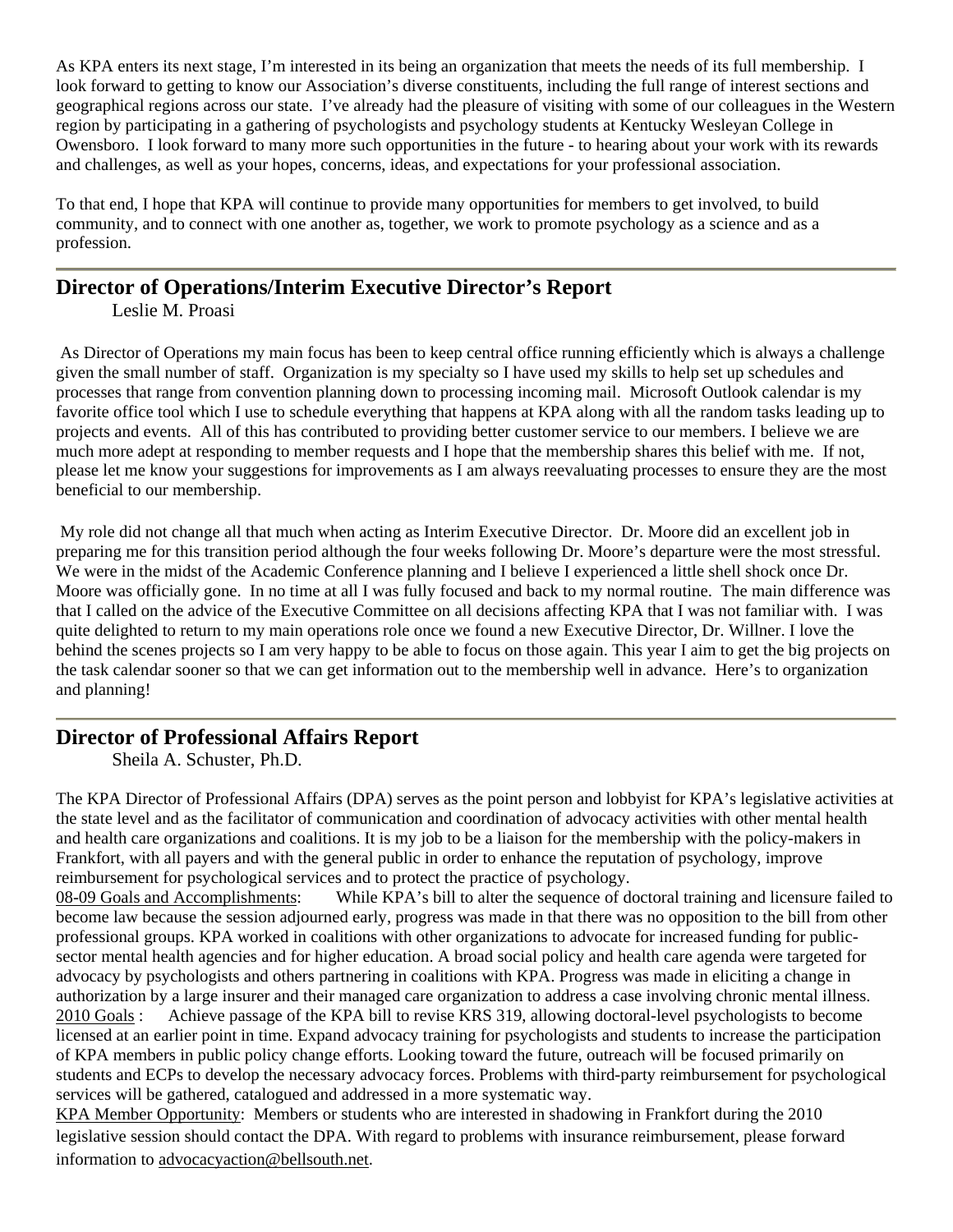# **Treasurer's Report**

Carol Lowery, Ph.D.

KPA faced difficult economic times during 2008 primarily due to decreased convention sponsorship and registration income along with decreased dues income. The association ended the year with roughly \$13,000 in liquid funds, \$19,000 in the investment account and \$11,000 in liabilities. During 2008 KPA stayed within the budgeted expense amount but the actual income fell short of the budgeted amount by almost \$15,000. Considering the association expenses average about \$20,000 a month we were very concerned about covering the first quarter expenses but the CE Review committee

worked hard to ensure there were a number of quality workshops lined up for 2009 to help make certain regular income was produced for the association. The Convention committee also worked to pack the 2009 convention with workshops that would appeal to a broad range of interests in an effort to help with registration income. Overall, we are in much better financial shape at this point and will continue to work to ensure that KPA members are finding value in their membership dollars.

| KPA Profit & Loss - December 31, 2008 |             |
|---------------------------------------|-------------|
| <b>Income</b>                         |             |
| <b>External Funding</b>               | 33,050.00   |
| <b>Registration Income</b>            | 100,068.00  |
| <b>Advertising Income</b>             | 6,252.00    |
| <b>Dues</b>                           | 122,369.75  |
| <b>Interest</b>                       | 18.59       |
| <b>KPA Products</b>                   | 3,870.54    |
| Miscellaneous Income                  | 25.00       |
| <b>Service Contracts</b>              | 29,608.79   |
| <b>Total Income</b>                   | 295,262.67  |
| <b>Expense</b>                        |             |
| <b>Site Fees</b>                      | 28,976.17   |
| <b>Speakers</b>                       | 24,885.52   |
| <b>Committees/Board of Directors</b>  | 3,874.91    |
| <b>Depreciation Expense</b>           | 1,129.00    |
| <b>Insurance</b>                      | 2,707.85    |
| <b>Interest Expense</b>               | 33.15       |
| <b>Merchant Account Fees</b>          | 4,918.97    |
| <b>Miscellaneous Expense</b>          | 560.80      |
| <b>Operating Expenses</b>             | 47,824.19   |
| <b>Organizational Dues</b>            | 1,170.00    |
| <b>Personnel</b>                      | 175,845.72  |
| <b>Professional Fees</b>              | 2,275.00    |
| <b>Staff Development</b>              | 0.00        |
| <b>Technology</b>                     | 5,650.20    |
| <b>Travel</b>                         | 3,590.08    |
| <b>Total Expense</b>                  | 303,441.56  |
| Net Income                            | $-8,178.89$ |
|                                       |             |

| KPA Balance Sheet – December 31, 2008    |             |
|------------------------------------------|-------------|
| <b>Current Assets</b>                    |             |
| Checking/Savings                         |             |
| SYB - KPA Money Market *20               | 2,002.84    |
| SYB - KPA Checking *39                   | 11,530.34   |
| Petty Cash Account                       | 110.77      |
| <b>Total Checking/Savings</b>            | 13,643.95   |
| <b>Other Current Assets</b>              |             |
| SYB - Investment Accnt *27               | 19,092.31   |
| <b>KPAF Receivable</b>                   | 12.45       |
| <b>Total Other Current Assets</b>        | 19,104.76   |
| <b>Total Current Assets</b>              | 32,748.71   |
| <b>Fixed Assets</b>                      |             |
| Leasehold Improvements                   | 8,400.00    |
| Office Equipment                         | 1,565.63    |
| <b>Accumulated Depreciation</b>          | $-1,903.00$ |
| <b>Total Fixed Assets</b>                | 8,062.63    |
| <b>TOTAL ASSETS</b>                      | 40,811.34   |
| <b>LIABILITIES &amp; EQUITY</b>          |             |
| <b>Liabilities</b>                       |             |
| <b>Current Liabilities</b>               |             |
| <b>Credit Cards</b>                      |             |
| Capitol One Credit 4,742.29              |             |
| <b>Total Credit Cards</b>                | 4,742.29    |
| <b>Other Current Liabilities</b>         |             |
| SYB Line of Credit                       | 6,523.59    |
| <b>KPAF Liabilities</b>                  | 555.00      |
| Payroll Liabilities                      | -116.34     |
| Total Other Current Liabilities 6,962.25 |             |
| <b>Total Current Liabilities</b>         | 11,704.54   |
| <b>Total Liabilities</b>                 | 11,704.54   |
| <b>Equity</b>                            |             |
| <b>Investment Gain or Loss</b>           | 1,471.66    |
| <b>Opening Bal Equity</b>                | 23,583.45   |
| <b>Retained Earnings</b>                 | 12,230.58   |
| Net Income                               | $-8,178.89$ |
| <b>Total Equity</b>                      | 29,106.80   |
| <b>TOTAL LIABILITIES &amp; EQUITY</b>    | 40,811.34   |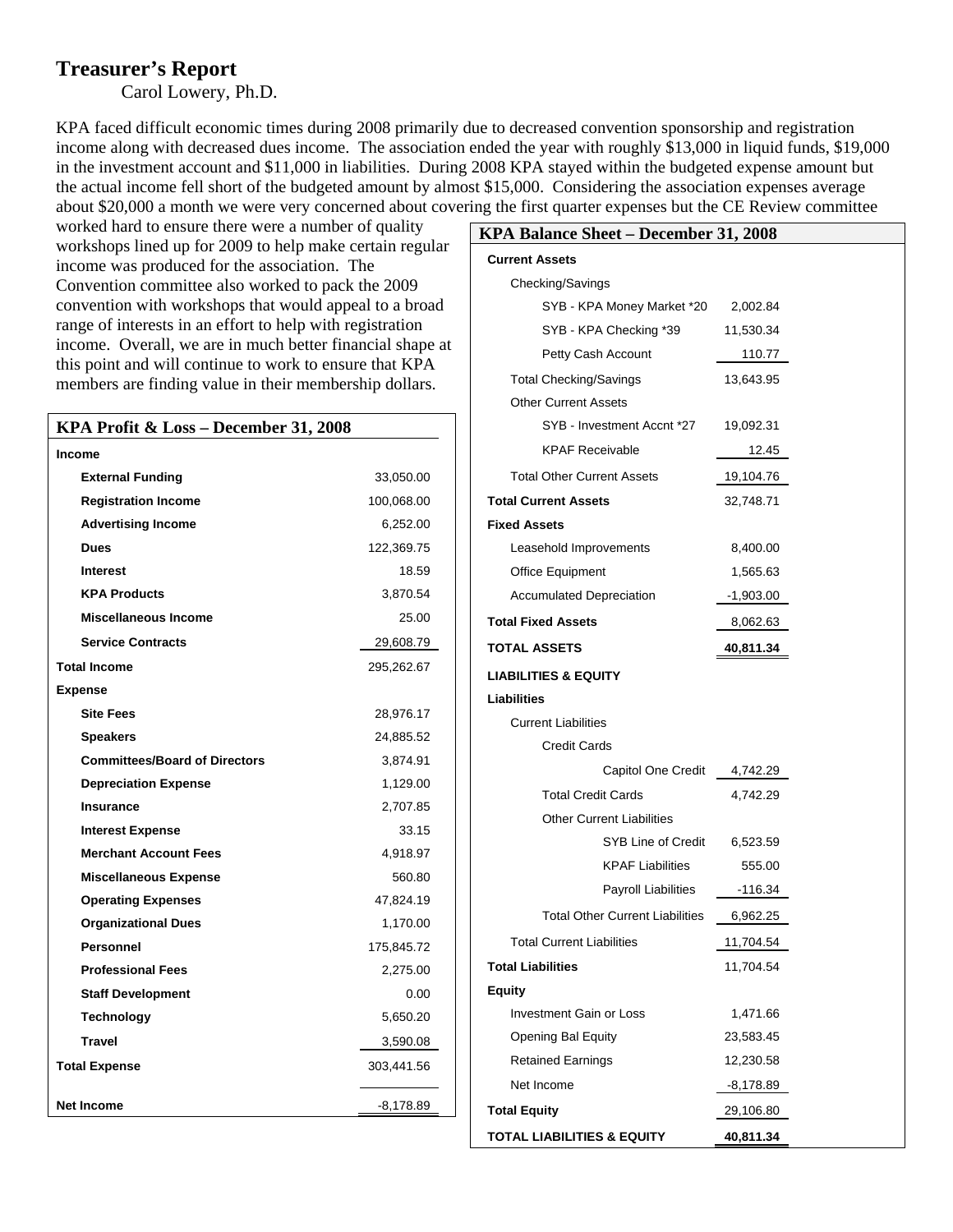## **2009 KPA Annual Audit Report**

David E. Hanna, Ph.D.

In accordance with the Kentucky Psychological Association (KPA) bylaws, an annual financial audit of KPA and the Kentucky Psychological Association Foundation (KPAF) was completed on March 19, 2009 and covered the fiscal year, January 1, 2008 through December 31, 2008. The Audit Committee included Art Shechet, Ph.D., Gordie Betts, Ph.D., Debbie Hino, Ph.D. and David Hanna, Ph.D. Leslie Proasi, KPA Interim Executive Director/Director of Operations provided written and verbal instructions regarding the audit process and pertinent financial records. She was also available throughout the audit to answer specific questions about office financial procedures.

#### **Audit Procedures:**

- Audited the months of January, April, July, and November, 2008 from the KPA checking account.
- Reviewed KPA money market. All months were reviewed in detail.
- Reviewed KPA mutual fund account.
- Reviewed KPAF account.
- Reviewed monthly deposit statements and payroll expenses.
- Reviewed Pass Through Funds from KPA to KPAF.
- Reviewed Federal tax returns.
- Reviewed separate payroll folder for staff.
- Reviewed merchant account (credit card statements)

#### **Findings:**

- The financial records for KPA and KPAF were clearly marked and all receipts were in chronological order.
- All balances for KPA were correct upon review.
- All balances and deposits for KPAF were also accurate.

#### **Recommendations:**

- KPA's bylaws state "*The President-Elect of the Association shall also oversee the annual audit of the Association by an audit committee composed of three members of the Association, not currently serving as Directors and designated by the President-Elect. The audit committee shall be responsible for an annual review of the financial record of receipts and expenditures incurred in connection with the administration of the Association".* The audit committee would like to note that the association's budget now exceeds \$200,000 per year, that diverse revenue streams (e.g., convention, dues, grants, etc.) support this budget, that the association has had four employees during the past fiscal year each with a somewhat different benefit package, and that, in addition to salaries, KPA pays a wide range of vendors for services rendered. The audit committee believes that psychologists are unlikely to possess either the knowledge or the skills to conduct financial audits of as large and diverse organizations as KPA and KPAF. The current process might be better thought of as a review of financial records. **The audit committee recommends that the Board obtain a financial audit from an appropriately credentialed auditor or auditing firm at least every three years.** Such an audit could insure compliance with relevant state and federal laws related to non-profit management, review office financial procedures, and verify the association's financial resources are appropriately managed. While the expense of such an audit is not included in this year's budget, the committee further notes that such an audit is perhaps most appropriate at a time of transition in the office staff.
- The audit committee notes favorably that accountants are used to prepare the year-end tax statements.
- Current bylaws do not provide an active role for the KPA Treasurer to review the books of the organization on a monthly basis. **The committee recommends that, at a minimum, the Treasurer review a monthly income and expense statement and monitor the financial health of the organization.**
- The KPA Board has previously approved a bereavement policy that provides for flowers or some other suitable memorial gift be made when a member dies. No amount, however, has been designated for such a gift and KPA office staff are left to determine the amount to be designated on a case by case basis. **The committee recommends that the KPA Board designate a range or "not to exceed" amount for the purpose of memorial gifts**.
- For future audits, **the committee recommends that the Batch Number be marked on the Bank Statement**.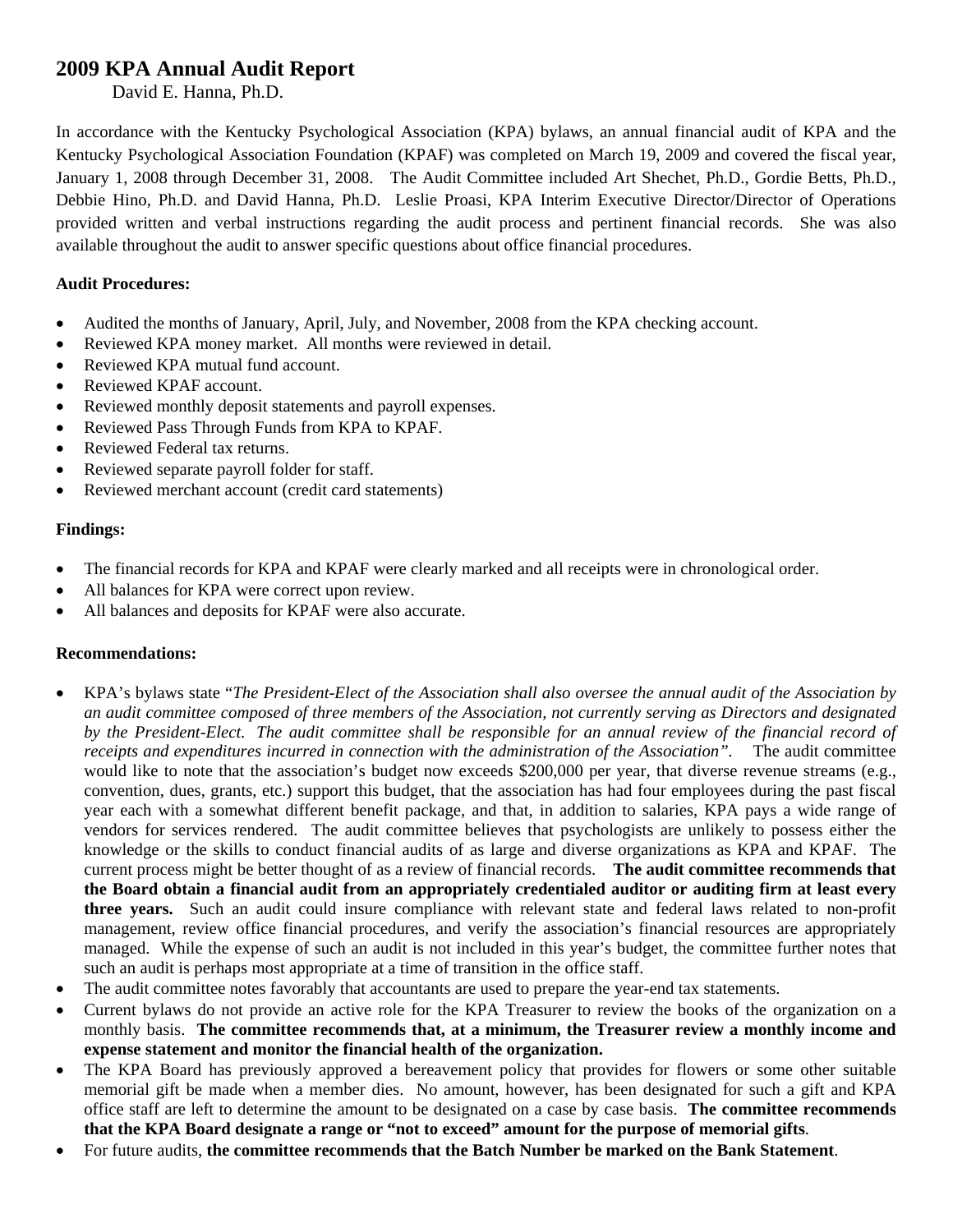- For ease of reference in future audits, **the committee recommends that tax records are filed in separate three ring binders.**
- The audit committee discussed the relative merits of continuing to place money in long-term investments as opposed to increasing funds in our Money Market account. In recent years, decisions about managing the association's investments primarily have been made by KPA staff. **The audit committee recommends a reinvigorated Finance Committee with responsibility for oversight of the Board's investments under the direction of the KPA Board**.
- Recognizing the challenges inherent in a small office staff, **the audit committee recommends a review of internal financial controls regarding purchasing, writing of checks, and posting to the general ledger.** Typically, at least two individuals would be involved in such transactions, but that is not currently the case at KPA
- KPA has a document which guides the internal audit process, however, it lacks specificity in the procedures to be followed. Fortunately, members of the committee had previously participated in audits and Ms. Proasi was available to assist in understanding the various Board accounts. Nevertheless, the audit committee recommends that a more detailed guide be prepared for future audit committees that describe the specific procedures to follow and the accounts to be reviewed.

**Final Note:** The audit committee would like to commend Ms Proasi for her helpfulness during the audit process. We were all impressed with the fine organization of the association's records and she demonstrated a solid grasp of the financial workings of the association. She answered questions, retrieved materials, and provided many invaluable comments on how to improve the organization's financial management.

# **Membership Report**

Leslie M. Proasi

The number of KPA full members continues to average around 630. Although affiliate membership dropped from around 600 to 445, this is primarily because we have changed our renewal process for undergraduate student members. We now request undergraduate students to renew their membership online every year so we have a more accurate record of who is still actively involved in the association. Since October 1, we have gained approximately 30 new full and affiliate members.

KPA continues to work on new member recruitment and retention strategies with the help of the KPA Ambassador program. Interest sections are gaining strength and we hope will continue to add value for our members. The Academic Conference continues to bring students together from across Kentucky which has helped increase the value of membership for both students and Academic members. With the help of the new Executive Director, Dr. Willner, we will be looking for ways to improve our professional support along with finding more tangible benefits to go along with what we hope are superior member services, excellent educational offerings, and advocacy efforts. KPA hopes to continue to provide a welcoming and interactive environment for psychologists across the state to call their professional home.

| <b>Active KPA Members as of 9/30/09</b>        |      |  |
|------------------------------------------------|------|--|
| <b>Full Members</b>                            |      |  |
| <b>Doctoral Members</b>                        |      |  |
| <b>Full Doctoral</b>                           | 308  |  |
| Early Career - Doctoral Level                  | 66   |  |
| <b>Total Doctoral Members</b>                  | 374  |  |
| Masters w/ Independent Functioning Members     | 50   |  |
| <b>Masters Under Supervision Members</b>       |      |  |
| <b>Full Masters Under Supervision</b>          | 45   |  |
| Early Career - Masters Level                   | 27   |  |
| <b>Total Masters Under Supervision Members</b> | 72   |  |
| <b>Academic Members</b>                        | 87   |  |
| <b>Emeritus Members</b>                        |      |  |
| <b>Full Emeritus Status</b>                    | 34   |  |
| 1st Year Emeritus                              | 9    |  |
| <b>Total Emeritus Members</b>                  | 43   |  |
| <b>TOTAL Full Members</b>                      | 626  |  |
|                                                |      |  |
| <b>Affiliate Members</b>                       |      |  |
| <b>Undergraduate Students</b>                  | 193  |  |
| <b>Graduate Students</b>                       | 211  |  |
| Post-Doctoral Level                            | 14   |  |
| Out-of-Sate                                    | 24   |  |
| Allied Mental Health Professionals             | 3    |  |
| <b>TOTAL Affiliates</b>                        | 445  |  |
|                                                |      |  |
| <b>OVERALL TOTAL</b>                           | 1071 |  |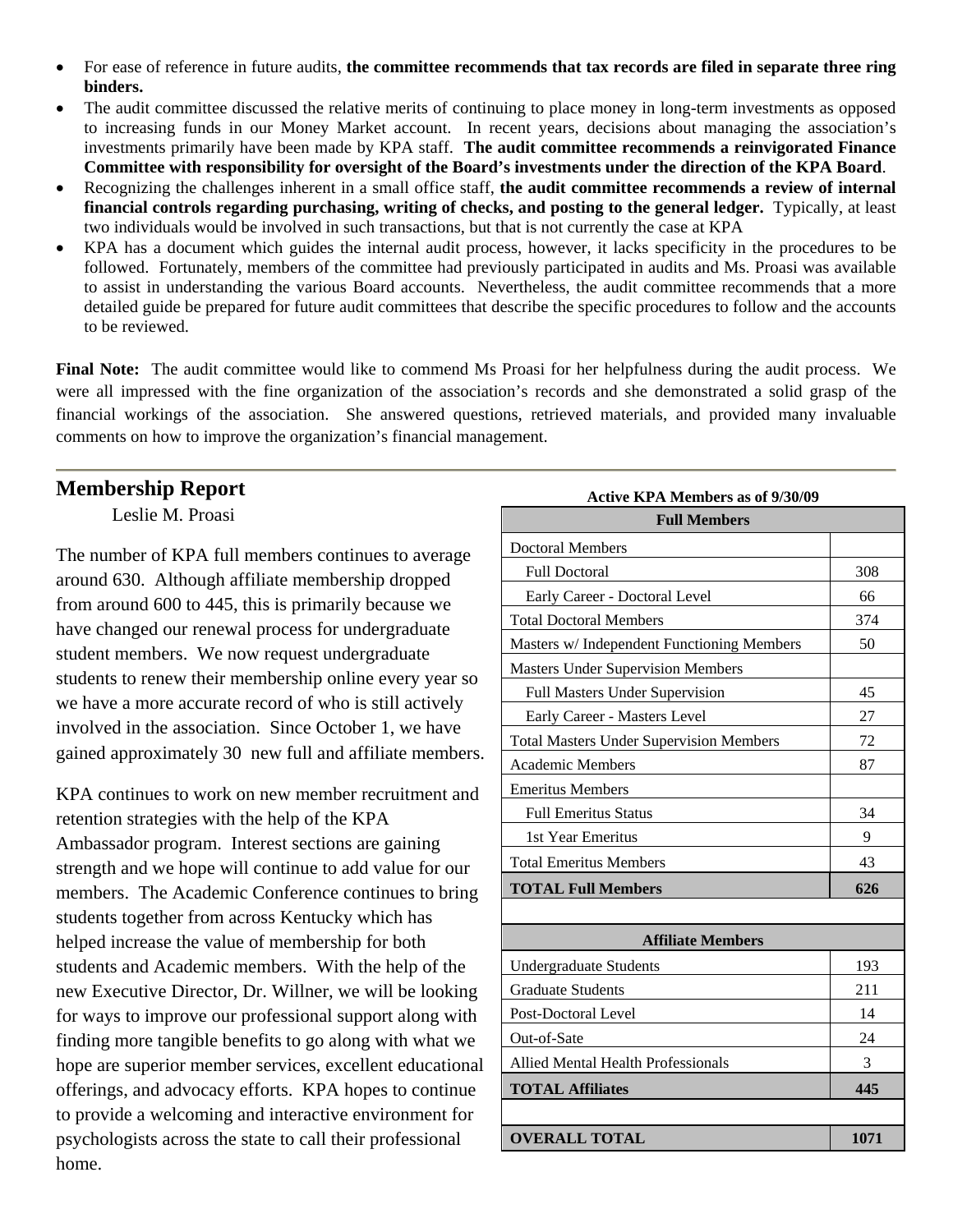# **Reports from Regional Representatives**

## **Central Region Representative – Scott Doyel, M.A.**

Overview: To serve as a liaison between the Board and KPA members in the central region.

08-09 Goals and Accomplishments: Networking with membership; follow-up on persons who failed to renew; welcoming new members.

2010 Goals : Continued role of networking within the central region. Service to the Board through consistent participation in Board meetings and function.

#### **Eastern Region Representative - Joni Caldwell, Ph.D.**

Overview: The Eastern Regional Representative is available to serve as a liaison between KPA members in the region and the KPA board. The representative also works to promote and sustain membership in the KPA.

08-09 Goals and Accomplishments: Promoted new member listserv. Contacted multiple members and non-members to provide information about KPA benefits as well as to obtain information about their concerns. Contacted lapsed members to discuss membership and any concerns. Began discussing feasibility of one or more annual social events at various locations throughout the region.

2010 Goals : Continue to recruit new members as well as retain current members. Provide additional opportunities for social and professional networking within the Eastern region. Work with CE committee regarding feasibility of additional CE events in the Eastern region.

## **Greater Fayette Region Representative – Martha Wetter, Ph.D.**

Overview: My role as greater Fayette County representative is to provide opportunities for KPA members to express their opinions and/or concerns to the Board, as well as to socialize with each other. In addition, my role involves encouraging psychologists in this area to become or remain KPA members.

08-09 Goals and Accomplishments: During the past year, I contacted greater Fayette County listserve members regularly, asking them to attend the lunch get-togethers the second Friday of every month. In addition, I contacted KPA members who failed to renew their memberships to ask why they had not maintained their membership. I also emailed new members welcoming them to KPA. Finally, I encouraged Greater Fayette County KPA members to support the Convention in Lexington this year and to treat the social at Natasha's as if it were a Fayette County get-together. 2010 Goals : Goals for 2010 include continuing to provide representation for greater Fayette County KPA members to the Board, continuing to welcome new members to KPA and continuing to encourage present members to maintain their memberships.

## **Greater Jefferson County Representative – Lisa Powell, Ph.D.**

Overview: My role as representative of the Greater Jefferson area is to serve as a liaison between the members and the board.

08-09 Goals and Accomplishments: Contacted each new member to welcome them to KPA. Contacted lapsed members to inquire about concerns and reasons for non-renewal. Contacted non-members to discuss membership with KPA and invite them to join. Promoted use of the regional listserv. Responded to concerns of members regarding revision of the licensure law.

2010 Goals : Plan social event for Greater Jefferson region. Contact each new member to welcome them to KPA. Contact lapsed members to inquire about concerns and reasons for non-renewal. Contact non-members to discuss membership with KPA and invite them to join. Promote use of the regional listserv.

## **Northern Region Representative – Andrea D. Evans, Psy.D.**

#### **Western Region Representative - Ed Morris, Ph.D.**

Overview: The purpose and focus of the Western Region Representative is to further the interests of psychologists in the western part of Kentucky.

08-09 Goals and Accomplishments: My goals for the current year were to increase the involvement of western Kentucky psychologists in KPA and to bring more activities to the region. Monthly meetings in Owensboro have been held for several months. Plans are under way for requesting approval for various CE offerings to be held in conjunction with these meetings. In October, the new Executive Director attended the Owensboro meeting.

2010 Goals : More activities, both social and professional, in the region. Increase membership in KPA. Bring KPA programs that have been implemented in the central part of the state to the western region.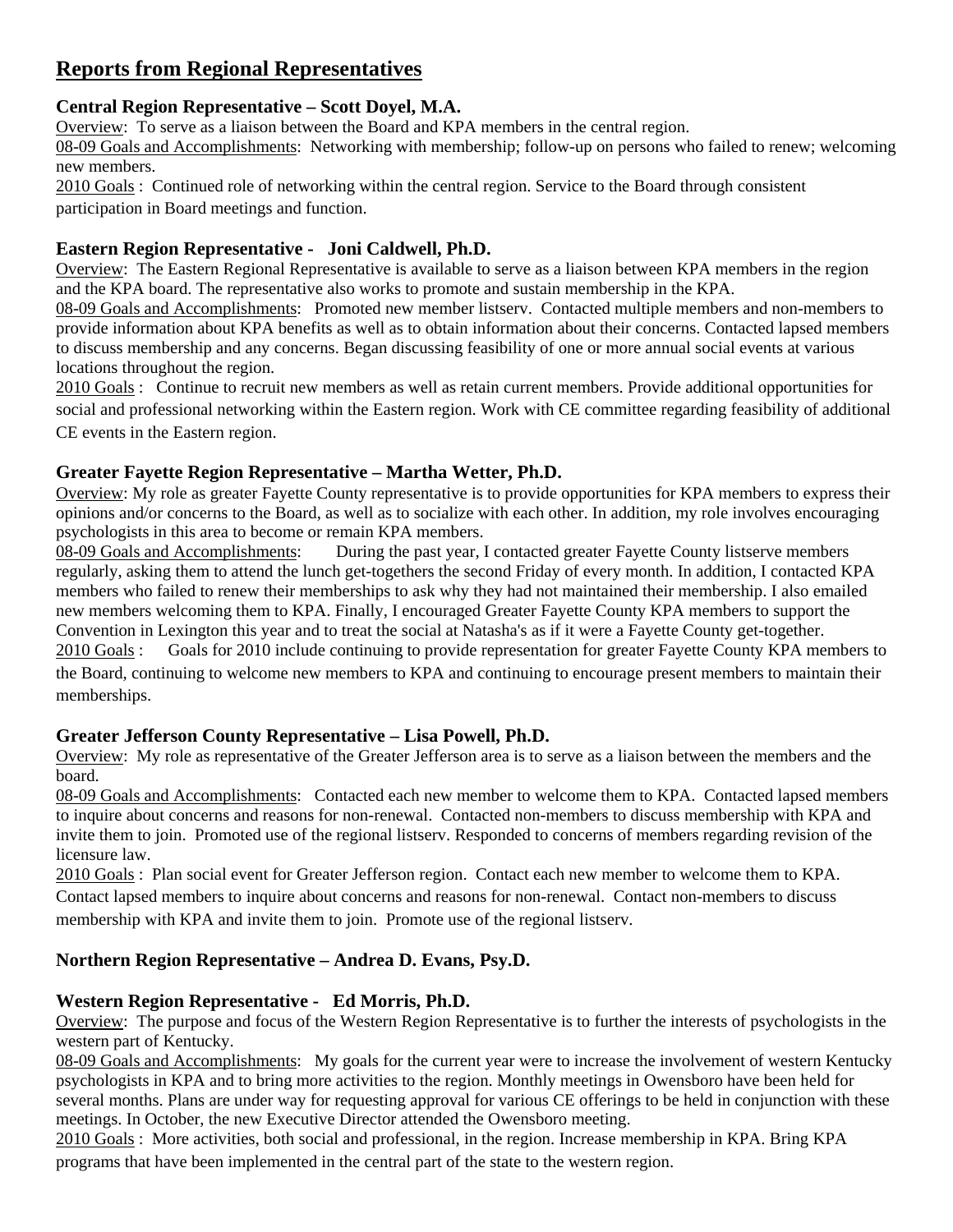# **Reports from Interest Section, APA Council, and KPAGS Representatives**

#### **Academic Representative - Scott LaJoie, Ph.D.**

Overview: The purpose of the academic representative is to ensure that KPA members who identify themselves as academics are well-represented during issues considered by the KPA board.

08-09 Goals and Accomplishments: In 2008-9, KPA hosted a successful academic meeting that included workshops that appealed to academics (e.g., issues surrounding one's first job). The Psych bowl was a spirited competition and well-

attended. In addition, the KPA fall meeting attracted several presentations from academic members. Lastly, KPA brought Dr. James Prochaska to Louisville for a workshop. This workshop about the Stages of Change theory had broad appeal to both clinicians and non-clinicians.

2010 Goals : One goal is to help the incoming academic representative make a smooth transition. A second is to continue to build a strong base of active researchers and academicians in KPA who find KPA as a source of contacts, ideas, and an outlet for their research.

Member Opportunity: The Academic Interest Section is open to new members!

## **APA Council of Representatives Liaison – William Meegan, Ph.D.**

Overview: Represent Kentucky on the APA policy making Council of Representatives

08-09 Goals and Accomplishments: Elected Chair of Caucus on the Optimal Utilization of New Talent (COUNT); Communicate COR topics of interest to Kentucky groups; Influence policy consistent with Kentucky psychology initiatives; staved awake during long boring meetings!!!

2010 Goals : Continue direct communication of significant topics of COR to relevant groups in the state; develop email list of Psychology Department Chairs in order to send info to them from COR; monitor Model Licensure closely. Member Opportunity: I have received regular feedback from the KPA Board regarding my tenure as representative to the Council of Representatives. I welcome feedback from any psychologist in the state.

## **Child and Adolescent Interest Section Representative – Felicia Smith, Ph.D.**

## **Clinical Interest Section Representative – Brenda Nash, Ph.D.**

#### **Education & Training Interest Section Representative – Steve Katsikas, Ph.D.**

#### **Health Psychology Interest Section Representative – Kristen Rabineau, Ph.D.**

Overview: The purpose of the Health Psychology Interest section is to provide a forum for discussion, education, and networking among colleagues with shared interests in health psychology.

08-09 Goals and Accomplishments: The listserv has been a useful tool for communication between the section representative and members, but efforts to stimulate introductions and discussion among members have not been successful. An informal meeting was held earlier this year in Louisville for the purpose of networking among members and generating ideas for the convention and other CE events. A Health Psychology Section sponsored CE event is being held at the 2009 annual convention titled "The Obesity Epidemic: Implications for Health Psychologists". 2010 Goals : Continue efforts to generate discussion on listserv, increase membership, and hold one networking event.

#### **KPAGS Representative – Laura Gabel, M.A.**

Overview:My role is to recruit graduate students to become members of KPA.

08-09 Goals and Accomplishments: I contacted graduate schools in order increase graduate student membership. 2010 Goals : I would like to recruit more members to be on my committee and coordinate with colleges across the state to increase membership.

Member opportunity: KPAGS Committee is accepting new members at this time.

#### **Master's Representative – Kecia Fulcher, M.A.**

Overview: The Master's Representative position on the KPA Board serves as a voice for professionals credentialed at the Master's level. This is a permanent position with full voting privileges.

08-09 Goals and Accomplishments: A second solicitation letter was distributed to all current KPA members credentialed at the Master's level. Professionals from all backgrounds and work-settings were encouraged to "Bring a Buddy" to KPA membership.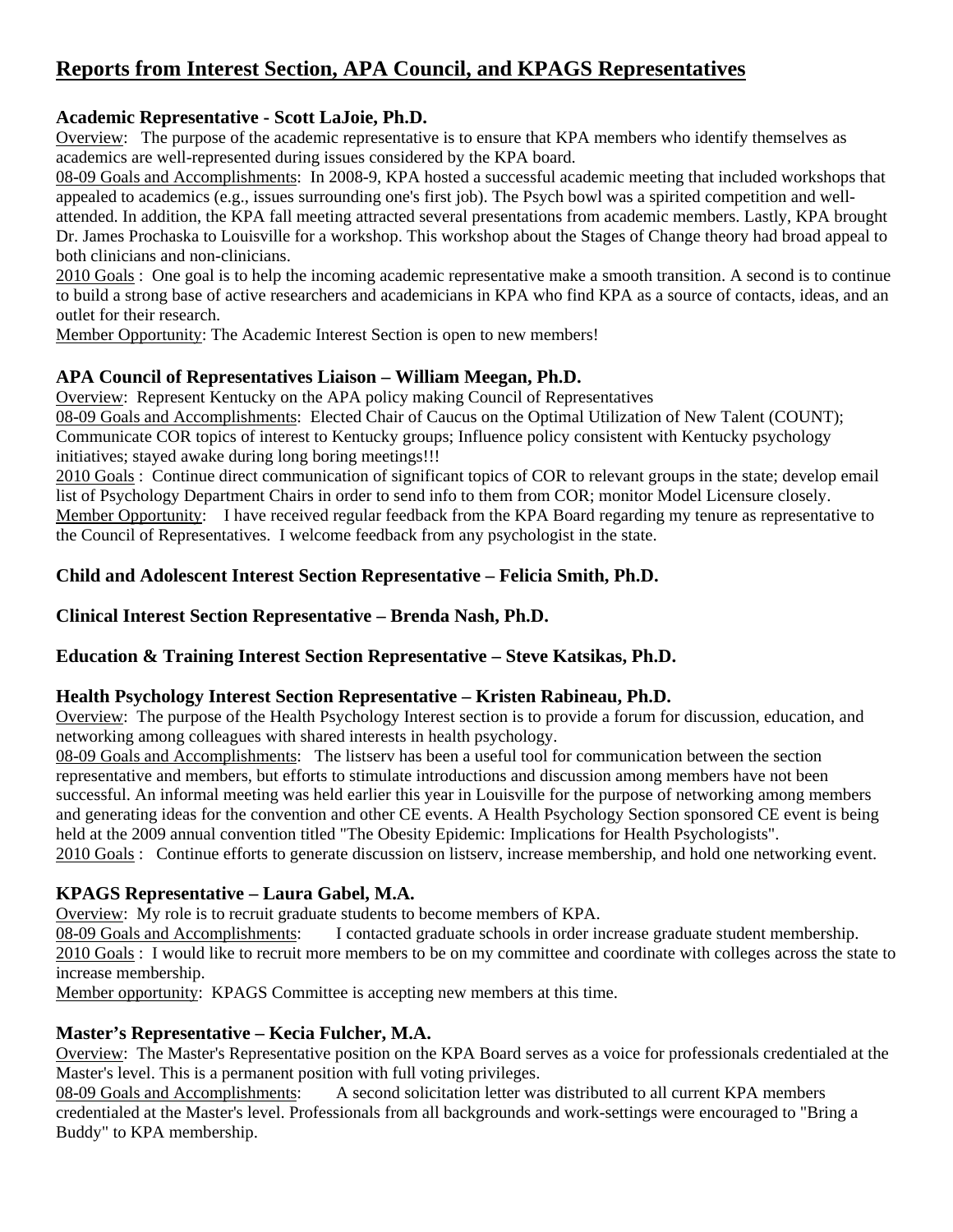2010 Goals : As I will be leaving this position following the November board meeting, I am hesitant to set the agenda for another professional; however, work continues to be needed in the area of 1) acting as a liaison to colleges and universities with Master's programs; 2)increasing social networking opportunities through KPA throughout the state; 3)more work in the schools by using the "Heads Up" curriculum.

# **Reports from Committee Chair, Task Force, Liaison, and Consultants**

#### **Business of Practice Network Committee – Chair: Elizabeth W. McKune, Ed.D.**

Committee Members: Joe Edwards, Psy.D.; Kelly McGraw Browning, Psy.D.; David Hanna

Ph.D.; Edward Marshall, Ph.D.; Andy Meyer, Ph.D.; Kate Voorhees, Psy.D.; and Ryan Wetzler, Psy.D.

Overview: The Business of Practice Network (BOPN) Committee has a dual mission of providing a resource to the community about the link between employee health and organizational performance, as well as providing a resource to psychologists about issues impacting the business of practicing psychology. Typically, the committee awards state-level winners of the Psychologically Healthy Workplace Awards on a bi-annual basis. The criteria for the awards are the same as the American Psychological Association's National Psychologically Healthy Workplace Awards. The award program highlights a variety of workplaces, large and small, profit and non-profit, in diverse geographical settings.

08-09 Goals and Accomplishments: Liz McKune serves as on the American Psychological Association Business of Practice Network Steering Committee. She attended the annual meeting and assisted with reviewing nominations for the APA National Psychologically Healthy Workplace and Best Practices Awards.

2010 Goals : Become more active in soliciting nominations for Kentucky sponsored Psychologically Healthy Workplace Awards. Return to regular meetings to ensure a viable list of candidates for the awards. Continue participation at APA level through involvement with steering committee.

## **By-Laws Review Committee (ad hoc) – Chair: Paul Hager, PhD**

Overview: No action has been necessary since the By-Laws were amended and approved in 2008. 08-09 Goals and Accomplishments: None necessary.

2010 Goals : To keep abreast of needed amendments in the By-Laws as the requirements of the organization change. Of particular need is a review of the Foundation By-Laws.

## **Communications Committee - Chair: Sean Reilley, Ph.D.**

Committee Members: Chuck Webb, PsyD; Angela Lucas, (KPAGS); Brenda Nash, Ph.D.; Jennifer Burleson, Psy.D.; Tony Sheppard, Psy.D.; Irene Kostiwa (KPAGS)

Overview: The current focus is of the Communication Committee is to enhance communications between and among the KPA organization and its membership. The primary workload of the committee involves developing and sending out KPA E-Newsletters, preparing KPA's flagship periodical, the Kentucky Psychologist, and creating new content and updates to the KPA Website.

08-09 Goals and Accomplishments: Prepared and edited two issues of the Kentucky Psychologist for distribution to the memberships. Created regular KPA e-Newsletter series as a more efficient and regular communication tool. As a result, the KY Psychologist will be distributed twice a year (March and September) which is both a cost saving and a more environmentally sensitive communication approach. Created and distributed KPA E-newsletters by blast email to 2000+ KPA members approximately every 2-months from January, 2009 to present. Completed a thorough content evaluation and usability analysis of the KPA website. Developed a catalog of website corrections and updates and began updating and standardizing the format of content for the website. Created new content for the KPA Early Career Psychologists, including on-line application forms for the new ECP Mentoring program. Created new "KPA Members in the Media" webpages for the Public Education Committee to highlight the print and radio contributions of KPA Members across the Commonwealth.

2010 Goals : Complete updates to KPA Website. Establish a rotating submission schedule for KPA E-newsletters and the Kentucky Psychologist to increase the breadth of communications about information and events associated with KPA. Explore the feasibility of designing and printing the Kentucky Psychologist with Central Office staff.

Member opportunity: The Committee is open to new members. Members are invited to submit material for KPA enewsletter and The Kentucky Psychologist.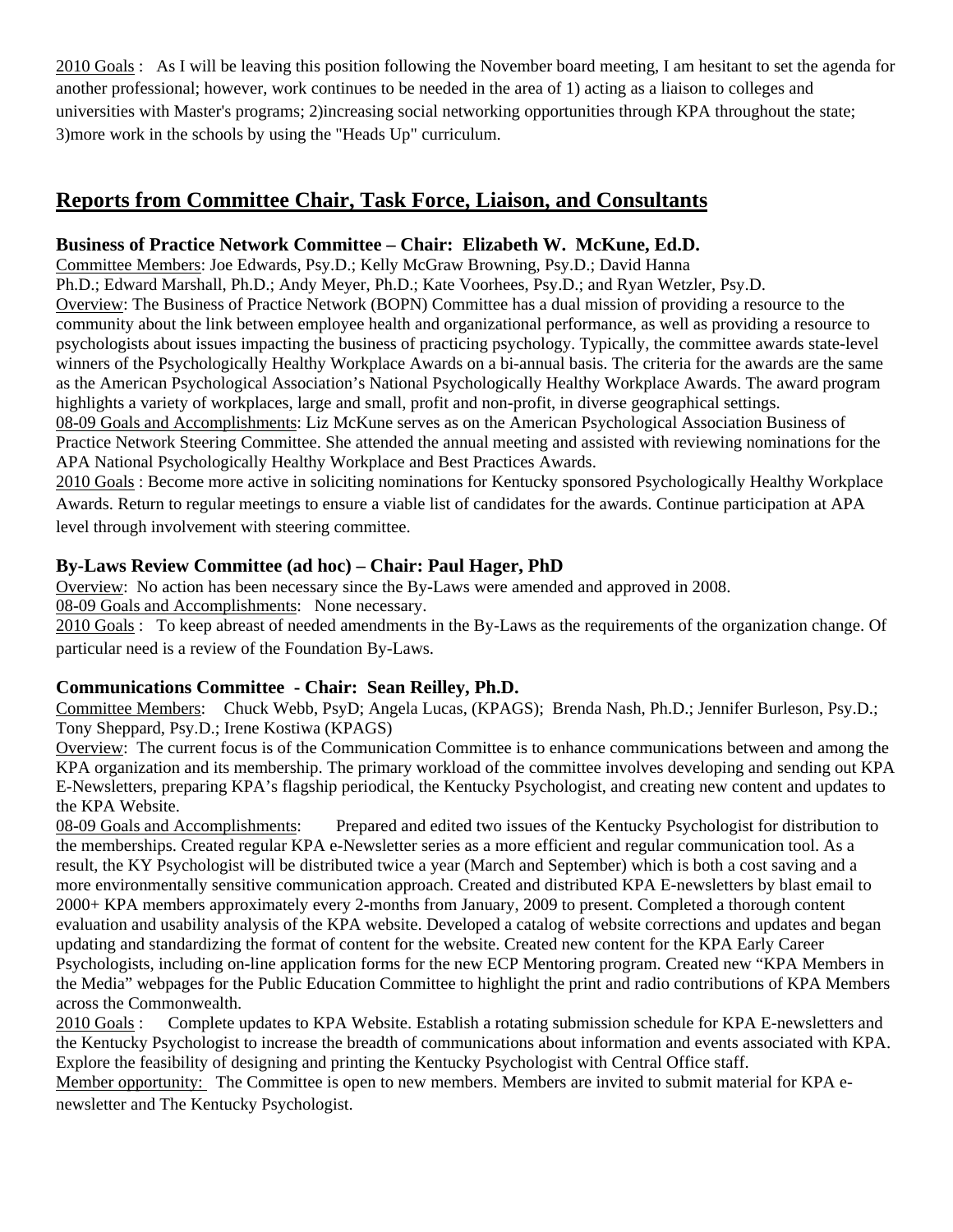#### **Continuing Education Development Committee – Chair: Kaveh Zamanian, Ph.D.**

Committee Members: Amy Wendell, Psy.D.; Elisa Wetzler, Psy.D.; Heather Auton, Psy.D.; Melissa Boyles, Ph.D.; Laurie Mount Grimes, Ph.D.; Steve Stratton, Ph.D.; Sean Reilley, Ph.D.; Lisa Cheney, Psy.D.; Nate Mitchell, Ph.D.; Lily Cooksey, M.A.

Overview: The Continuing Education Committee is dedicated to developing, facilitating, and offering a range of continuing education presentations throughout each year to students and professionals within the field of psychology. We strive to be in tune with the training needs of practitioners in the field, and respond to these requests with meaningful and appropriate CE offerings.

08-09 Goals and Accomplishments: 1.) Dr. Amy Wendell stepped down from the Chair position, but remains a committee member. 2.) Recently welcomed new Chair to the committee, Dr. Kaveh Zamanian. 3.) Added two new members to the committee: Dr. Lisa Cheney and Dr. Nate Mitchell. 4.) Developed and facilitated a wide range of CE offerings throughout 2009, including presentations by Prochaska (Stages of Change) and Kelly Wilson (ACT). We also offered a year-long webinar series focusing on various topics related to neuropsychology. Other areas of focus included trainings on the MMPI-2-RF, WAIS-IV and WMS-IV, Basic and Advanced Supervision, APAIT/Ethics, Therapeutic Action: From Empathy to Countertransference, and Mindfulness Meditation. 5.) Met on a quarterly basis with committee members, as well as communicated throughout the year via committee listserv. 6.) Recently held brainstorming meeting with committee members to generate ideas for 2010 and beyond.

2010 Goals : Goals for the upcoming year: 1. to continue offering quality workshops to our members. 2. to extend our reach beyond the primary hubs of Louisville and Lexington in order to offer greater CE access to our members. As part of this goal we hope to offer a "Mini-conference" in Bowling Green sometime toward the end of spring/ early summer period in order to offer CE events that are required for licensure (e.g. ethics) as well as other relevant topics. We hope that this is the beginning of an event that can be on a regionally rotating calendar. 3. The Webinar series have been successful and seem to generate ongoing revenue. Therefore we hope to continue to offer such series, expand the topic range and explore other distance-learning opportunities such as using video conferencing or recording of didactic sessions for members who wish to purchase the workshop. 4. to widen our reach to regional professionals and bring experts who can increase the range of topics and more importantly expand our local audience and revenue base. 5. In response to our practicing professionals who consistently have asked for more "practical" experience, we plan to propose a new format where an additional 1.5 hours of CE training is offered following the presentation. This way for an additional fee participants get an opportunity to work more closely with the presenter on a selected case(s). We see this as a chance to conceptualize and discuss case material in a more substantial way. 6. We are also considering an extended supervisionconsultation group format. We envision local experts on a given topic holding 6-8 sessions in which 5-6 participants have an opportunity to present cases and discuss their work with a seasoned clinician who has expertise in a given area. This way our practitioners can continue their development in a way that is more suited to their individual needs and potentially more relevant and meaningful for their professional growth. 7. We plan to generate an active list of topics and presenters that could serve as an ongoing resource for future CE events. Our long-term goal is to have a schedule of events for at least one, or possibly two years in advance.

#### **Early Career Psychologists Committee – Chair: Sarah Morsbach Honaker, Ph.D.; Vice Chair: Jessica Beal Korhonen, Psy.D.**

Committee Members: Heather Bass, Psy.D., Melissa A. Boyles, Ph.D., Anna Duncan, M.S., Kristy Keefe, Ph.D., Jennifer Richardson, M.A., Jemma Rosen-Webb, Psy.D., Lynn Rosenzweig, Psy.D.

Overview: The Early Career Psychologists committee caters to psychologists and master's level clinicians who are KPA members and have earned their terminal degree within the past seven years. The purpose of the committee is to provide resources and support for these individuals in order to encourage their professional development and involvement in KPA. 08-09 Goals and Accomplishments: Increased committee membership, including added representation from the Northern and Eastern regions; launched pilot year of mentorship program – five participating pairs; facilitated formation of one peer supervision group; hosted two social events; individually welcomed new members via e-mail; informational table at Convention 2009.

2010 Goals : Recruit committee members from the Central and Western regions; host at least one social event and one networking event; continue to facilitate the mentorship program; collect and evaluate feedback from the pilot year of the mentorship program and make revisions as needed; continue to facilitate the formation of peer supervision groups as needed; launch Facebook page and pilot for 6-month run; update webpage to reflect our current activities; explore ways to help guide ECPs through the licensure process; distribute professional information and resources pertinent to ECPs; evaluate the role of the ECP committee in new member recruitment.

Member opportunity: We want to get to know you! Please contact committee members at any time with your needs or ideas, or just to introduce yourself! You can also address all ECP members via the list-serv (KPAECP@kpa.org).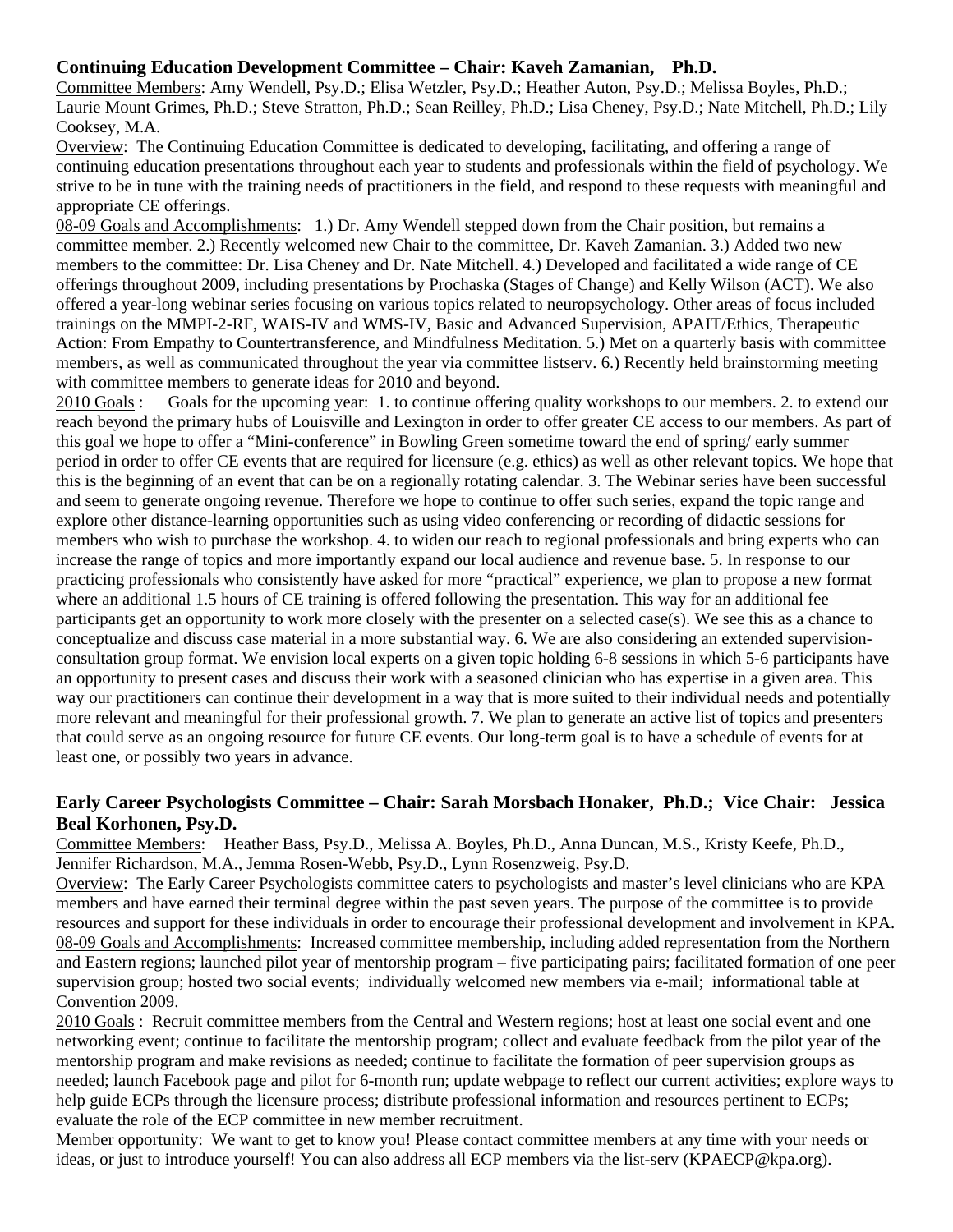Interested in joining the committee? Let us know! We particularly are in need of members from the Central and Western regions. Contact Sarah Honaker at sarah.honaker@gmail.com or Jessica Korhonen at jesbeal@yahoo.com.

#### **Ethics Committee – Chair: Kimberly McClanahan, Ph.D.; Vice Chair: Joni Caldwell, Ph.D.**

Committee Members: Donald Crowe, Ph.D.; Jacqueline Graven, Psy.D.; Bill Meegan, Ph.D.; Charles Morgan, Ph.D.; Patricia Burke, Ph.D; Sharon Turpin, M.S.; Cay Shawler, M.S.; Amanda Duff, Student Representative; Colby Sutton, Student Representative; Benjamin Birkby, Psy.D., Consulting Member; Ken Lombart, Psy.D., Consulting Member. Overview: The fundamental objective of the KPA Ethics Committee is to assist psychologists in maintaining ethical conduct at the highest professional level. The committee works toward this objective by educating members of KPA concerning ethical principles and standards and by working with KPA in achieving its objectives as reflected in the KPA by-laws. The primary role of the committee is to provide education and consultation to KPA members. 08-09 Goals and Accomplishments: A large number of formal requests for consultation from KPA members were received. The committee responded in a timely manner (within 5 working days) to all requests. At the KPA Annual Convention in November 2008, the committee made a presentation entitled "Top Ethical Dilemmas: Recognition, Assessment, and Management in Psychological Practice." Kim McClanahan and Charles Morgan conducted the presentation. Two articles were published in the KPA Newsletter. The topics were: colleague assistance programs, and multiple relationships in rural communities. The committee continues its work on developing plans for a Colleague Assistance Program, and is the process of consulting with the Board regarding various directions that these plans may take. The committee has begun include in its meetings discussion of contemporary topics relevant to ethical practice of psychology. The first of such discussions focused on the issue of controversial topic of the psychologist's role in detainee interrogation, as described by a military psychologist in a book entitled "Fixing Hell."

2010 Goals : Continue to respond to formal consultation requests in a timely manner. Present ethics-related brief workshops around the state, as requested. Submit ethics-related articles for publication in each KPA newsletter. Engage in other activities, as needed or requested, which meet the overall objectives of the Ethics Committee as it functions within KPA. Particular emphasis at present remains the development of a Colleague Assistance Program appropriate for Kentucky psychologists.

Member Opportunity: The Ethics Committee is open for new membership at this time.

#### **Federal Advocacy Coordinator - Sheila A. Schuster, Ph.D.**

Overview: I serve as a liaison between the APA Governmental Affairs Office and the KPA Board and members who are interested in advocacy for psychology at the Federal level by forwarding information and Action Alerts from APA to members of the GrassRoots Advocacy Network.

08-09 Goals and Accomplishments: Hill Visits made by KPA leaders in March of 2009 focused on national health care reform and the inclusion of psychologists in integrated and primary care, and advocacy to restore proposed cuts to the Medicare reimbursement for psychological services. As the year progressed, more and more effort has been focused on the health care reform bills in both House and Senate. The legislation currently being considered in both chambers does include restoration of the Medicare cuts (for the next two years), required inclusion of the parity provisions for mental health and substance abuse services, and language which would protect state insurance regulation such as Kentucky's Any Willing Provider provision.

2010 Goals : As this report is being written, National Health Care Reform legislation is pending in both chambers of Congress. Intensive focus and Calls to Action will continue until this important issue is addressed, hopefully with sweeping legislation. Once passed, work on implementation of national health reform at the state level will be required, along with education campaigns to inform KPA members and their clients of the changes in policy. Federal MH/SA Parity legislation will go into effect early in 2010, also requiring informational campaigns for both providers and the public. I will continue to educate KPA members about the importance of advocacy at both the federal and state levels, trying to increase the number of members who engage in these activities.

Member opportunity: KPA members and students who are interested in advocacy at the Federal level can join the GrassRoots Advocacy Network (GRAN) by noting their interest in their Member Profile online. In November of 2010, Senator Jim Bunning's seat will be open for election of a new Senator, and all six (6) of Kentucky's Congressional seats in the House are open, with all sitting Congressmen seeking re-election.

#### **Kentucky Mental Health Coalition Liaison - Elizabeth W. McKune, Ed.D.**

Overview: The liaison to the Kentucky Mental Health Coalition attends quarterly meetings and receives regular updates on happenings impacting mental health care across the state.

08-09 Goals and Accomplishments: Attended quarterly KMHC meetings. Developed collaborative relationships with representatives from other mental health groups from across the state.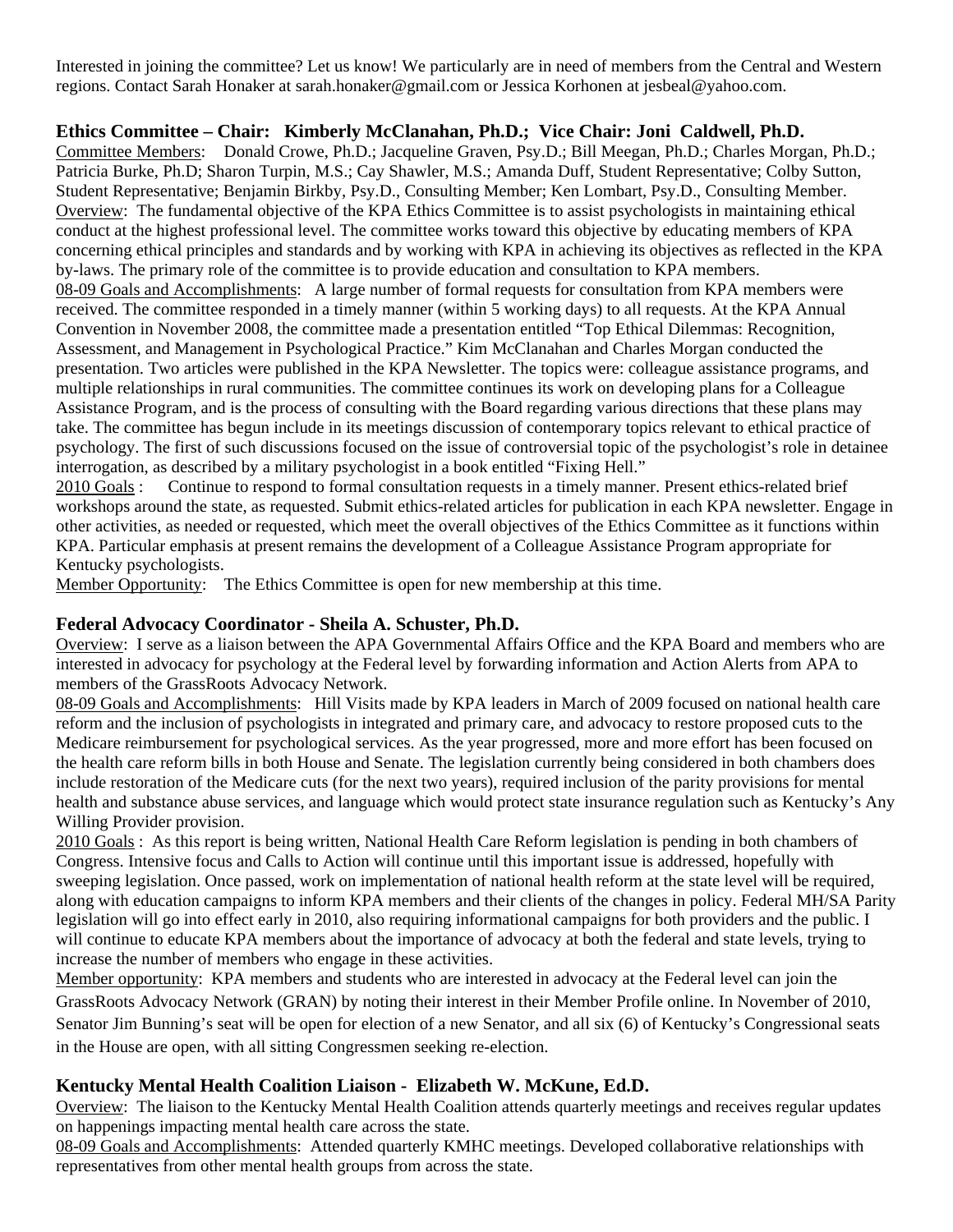2010 Goals : Continue to maintain an active presence in the KMHC.

#### **KPA Ambassadors Coordinator - David T. Susman, Ph.D.**

Overview: The KPA Ambassadors are the faces of KPA throughout Kentucky who help to spread the news about KPA services and other useful resources for psychologists. Ambassadors work in coordination with the KPA Membership Committee, comprised of the Regional Representatives on the KPA Board. They help recruit new members and promote retention of current members. They organize regional social events and conduct presentations about KPA programs and benefits.

08-09 Goals and Accomplishments: Founded in early 2007, this is the third year of the KPA Ambassador program. Currently there are over 90 Ambassadors throughout the state, including Doctoral and Master's level members in a variety of applied and academic work settings, early career psychologists, and graduate and undergraduate students. Ambassadors have done numerous regional presentations and have coordinated a statewide campaign to recruit new members. 2010 Goals : One goal for 2010 is to reach a level of 100 KPA Ambassadors statewide. Ambassadors will continue to engage in recruitment and retention activities and the promotion of KPA's many outstanding services and programs. Member opportunity: Anyone who is interested in becoming a KPA Ambassador is encouraged to notify the KPA Office or email David Susman (dsusman@insightbb.com).

#### **Public Education Campaign Committee – Chair: Patrick Pössel, Dr. rer. soc.**

Overview: The Public Education Campaign Committees (PECC) have been established in partnership with APA and state associations like KPA, both as a public service and to educate the public about the value of psychology. To reach these goals, the PECCs use three different tools. First, the PECCs promote campaigns designed by APA to reach out to the public through coordinated events on local and national levels and wide-reaching media coverage. The most recent campaign focuses on the Mind/Body connection (i.e., obesity, heart disease, and stress) and educates the public about how psychologists can help to fight unhealthy lifestyle forces. APA has not only developed material (incl. PowerPoint material, tips for discussions with the audience, material to hand out) for short presentations but has also partnered with the YMCA allowing PECC Members to give prepared presentations in local YMCA facilities. Second, the PECC coordinates media contacts and reaches out to the media to promote an accurate picture of psychology as profession and psychological services. (See our KPA Members in the Media webpage.) Third, the PECC plans and implements booths at local health fairs.

08-09 Goals and Accomplishments: I took over the function as PECC in February 2009. Since then I placed nine KPA members in the radio show "Let's talk," three KPA-Members in the radio show "State of Affairs," and provided six KPA members with the opportunity to write articles in the Medical News. In addition, together with the KPA Webmaster, I updated the "Information for the Public" webpage and created the new "KPA-Members in the Media" webpage. 2010 Goals: 1) Organize a PEC committee. 2) Expand on the connection to "State of Affairs" on public radio by a) becoming a regular feeder of expert panelists and b) suggesting topics where our profession has expertise and c) suggesting topics relevant to psychology. 3) Organize the local YMCA's public education campaign in collaboration with the KPA Ambassadors program..

Member opportunity: Get involved in the PECC! Although the PECC is not a referral campaign, many colleagues nationwide say that the increased visibility of doing grassroots outreach has provided them with the kind of recognition that has proved helpful in marketing their practices and expanding professional networks to other psychologists and organizations. Many colleagues also derive satisfaction from giving back to their communities in this way. There are three ways for you to become involved: First, simply inform me by email about all media contacts you have. Second, send me an email with topics you would be interested in addressing through media interviews or written columns. Third, become a PEC Committee Member! This committee will seek and coordinate contacts to media, and other organizations to promote our profession. Furthermore, you will benefit from material provided by the APA to help with outreach activities and working with the media, including PowerPoint presentations and discussion guides (e.g., "Healthy Mind and Body…Talk to a Psychologist," "Helping families and communities reverse the trend of childhood obesity"). I would love to get in contact with you to hear your ideas, learn about your media contacts, and answer your questions about the opportunities available through the PECC. I look forward to hearing from you!